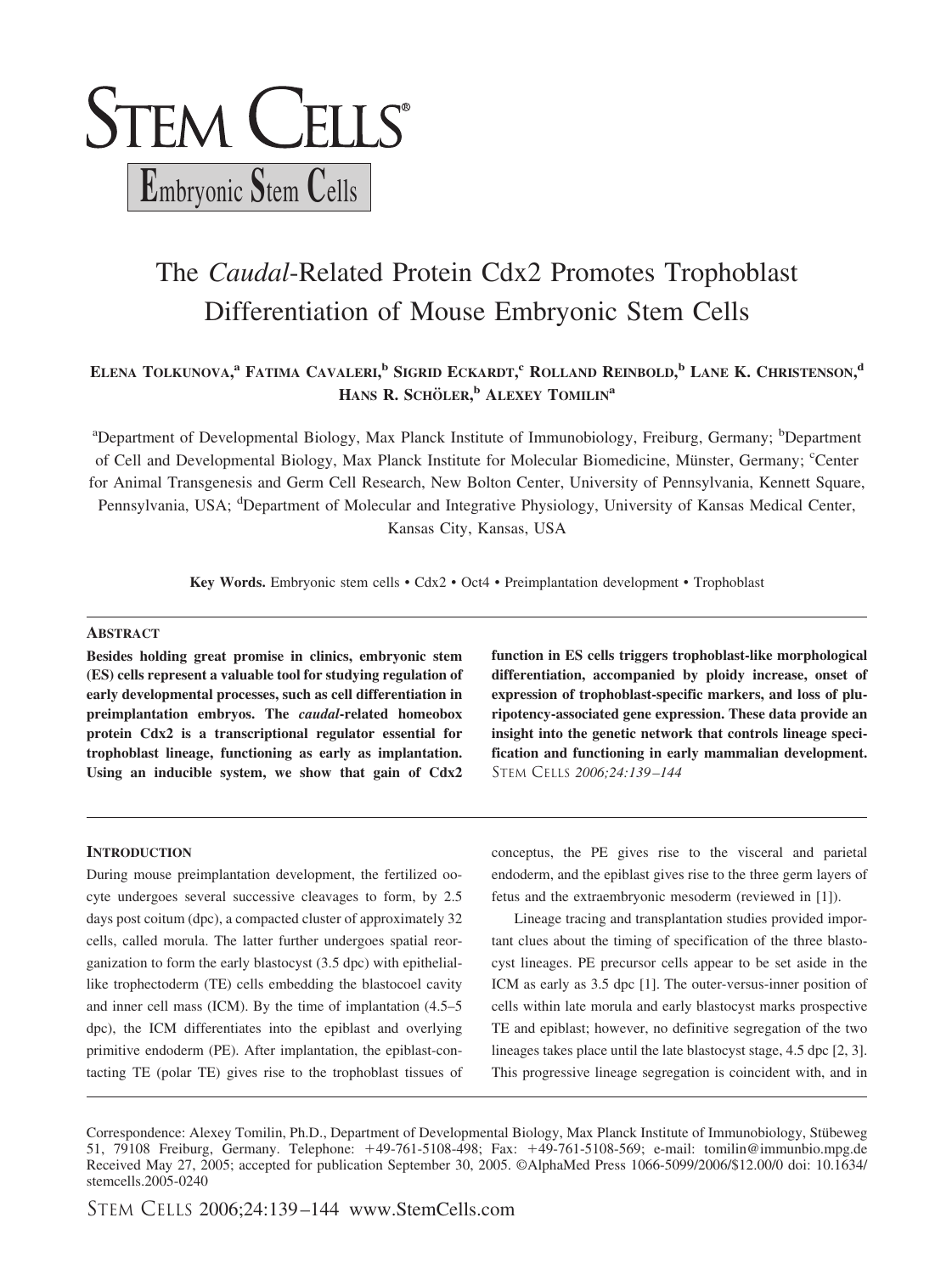some cases shown to be dependent upon, the expression of key lineage-specific transcription factors: Oct4 and Nanog in the epiblast, Cdx2 in the TE, and GATA6 in the PE [1, 4]. A plausible model is that direct genetic interactions between these and other transcriptional regulators, superimposed by the outerversus-inner positioning within the embryo, play decisive roles in the specification and maintenance of these first lineages.

The *caudal*-related homeobox protein Cdx2 is the earliest trophoblast-specific transcription factor reported to date. The onset of Cdx2 protein expression takes place in the outer cells of the compacted 16-cell morula at approximately 2.5 dpc, thus marking the prospective TE, and persists in both polar and mural TE of 3.5- to 4.5-dpc blastocysts [5, 6]. After implantation, its expression is extinguished in the mural TE but maintained in polar-TE derivatives, such as extraembryonic ectoderm and chorionic ectoderm [7]. An earlier gene-targeting approach has demonstrated that Cdx2 null embryos fail to implant, suggestive of a major defect in TE development [8]. Strumpf et al. [6] recently took a closer look at the possible nature of this defect and concluded that the implantation failure was due to loss of TE epithelial integrity and/or increased incidence of apoptosis of TE. Our analysis of the same Cdx2 mutant strain [8], albeit on a different genetic background, did not show obvious defects in the TE: In most Cdx2 null embryos, the TE segregated from the ICM and maintained its epithelial integrity properly at least until 4.5 dpc and also expressed a typical TE marker, EndoA (unpublished data). In both cases, however, Cdx2 null mutants neither implanted into uteri nor produced TE outgrowths in culture, and derivation of trophoblast stem (TS) thereof repeatedly failed. Thus, though the role of Cdx2 in the initial TE specification remains uncertain, its indispensability for proper functioning and/or maintenance of trophoblast lineage, as early as the time of implantation, is explicit.

ICM-derived embryonic stem (ES) cells have virtually unlimited self-renewal potential in vitro and are referred to as pluripotent due to their unique ability of multilineage differentiation in culture or upon reintroduction into preimplantation embryos [9]. PE and TE derivatives are the two notable exceptions, because they can be generated in culture from ES cells by external cues or populated by ES cells after reintroduction into the preimplantation embryo only at a very low rate [10]. This is likely to reflect the origin of ES cells, the epiblast, which is the lineage that is fully segregated from TE and PE.

This TE/PE-prohibited ES cell–differentiation potential, however, can be diverted by altering gene expression programs. For instance, a forced expression of GATA4 or GATA6, overexpression of Oct4, and genetic ablation of Nanog function have been shown to promote ES cell differentiation into PE-like cells [11–14]. Conditional loss of Oct4 expression in ES cells triggers trophoblast-like differentiation [11], and in agreement with this observation, earlier studies have shown that the ICM of Oct4 null embryos undergoes the same cell-fate switch [15].

In this report, we show that forced expression of the earliest trophoblast-specific regulator Cdx2 can also promote differentiation of ES cells into trophoblast-like cells. We discuss the possible role of Cdx2 and the mechanism of its action in vivo.

### **MATERIALS AND METHODS**

See Supplementary Information available online.

#### **RESULTS**

We have examined whether forced expression of the key trophoblast-specific transcription factor Cdx2 can divert the fate of ES cells. To this end, a transgenic ES cell line that constitutively expressed a fusion between the full-length Cdx2 protein and the mutated ligand-binding domain of the glucorticoid receptor  $(GR*)$  was generated (Fig. 1A). Expression of the fusion transcripts was driven by the ubiquitous chicken  $\beta$ -actin promoter and by the cytomegalovirus enhancer (CX). The nuclear translocation of GR\*Cdx2 fusion protein could be effectively controlled by adding the synthetic ligand dexamethasone (DEX) to the culture media (Fig. 3C and data not shown). Consistent with the function of Cdx2 as a nuclear transcription factor, we observed no effect of GR\*Cdx2 protein which was mainly cytoplasm-confined in the absence of DEX. On the contrary, upon DEX-induced translocation of GR\*Cdx2 into the nucleus, the ES cells underwent drastic morphological changes. The growth rate of the cells became slower, and colonies progressively compacted between 0 and 2 days of induction. At day 3, colonies started to spread, firmly attached to the surface of the culture dishes, revealing cells with morphological characteristics distinct from those seen in untreated ES cell cultures (Figs. 1B, 1C).

Differentiated *GR\*Cdx2* ES cell colonies seemed to comprise cells of various morphological characteristics. Most remarkably, large flattened cells with polyploid nuclei, a hallmark of TG cells, appeared in these cultures. Such cells were never observed in vehicle (EtOH)–treated *GR\*Cdx2* cells (Fig. 1B, left) or in DEX-induced wild-type ES cell cultures (data not shown). Clusters of small compact cells, sometimes persisting even after prolonged  $(>10 \text{ days})$  exposure to DEX, are likely to represent nondifferentiated ES cells because of the retention of Oct4 expression (Fig. 3C). Their resistance to differentiation can be explained by the failure of DEX to induce nuclear translocation of GR\*Cdx2 fusion (Fig. 3C). The reason for this selective resistance was unknown; however, the subpopulation of such ES cells was always relatively minor.

The DEX-induced *GR\*Cdx2* ES cell cultures produced cells with increased ploidy (Fig. 2A) and secreted high levels of two mouse placenta steroids, androstenedione and progesterone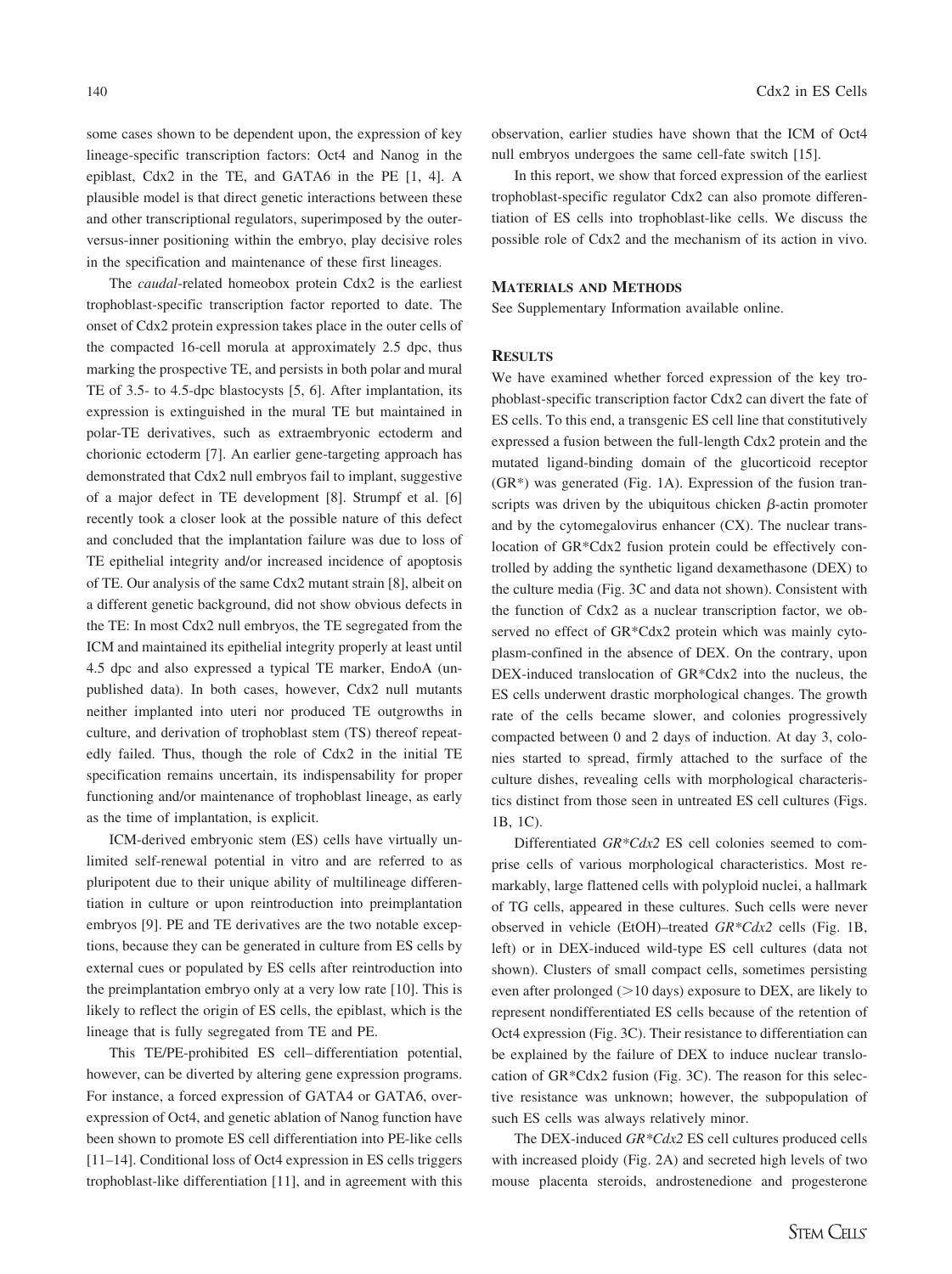Tolkunova, Cavaleri, Eckardt et al. 141



**Figure 1.** Forced expression of Cdx2 in ES cells induces their differentiation. **(A):** The bicistronic DNA construct used to generate stably transfected transgenic *GR\*Cdx2* ES cells. The construct directs ubiquitous expression of the fusion between GR\* domain and full-length Cdx2 protein from the cytomegalovirus IE enhancer/ chicken  $\beta$ -actin promoter, CX (19). **(B):** Time-lapse recording of *GR\*Cdx2* ES cells during the course of DEX-induced differentiation (right panel); the left panel shows the same ES cells induced with the vehicle (control). **(C):** Magnified image of the DEXinduced colony at day 6 from **(B)**; arrowhead points to a typical TG cell, and arrow shows under-differentiated cluster of ES cells or trophoblast stem cells. Abbreviations: DEX, dexamethasone; ES, embryonic stem; GR\*, glucorticoid receptor; TG, trophoblast giant.

(Fig. 2B). By day 8 of induction, approximately 80% of colonies showed the onset of RNA expression of the TG marker *placental lactogen-1* (Pl1) in one or more cells (Fig. 2C). The percentage of Pl1-positive cells per total number of cells in a colony (on average, 30%) and levels of Pl1 RNA therein varied (Fig. 2C), possibly reflecting asynchronous differentiation of *GR\*Cdx2* ES cells upon DEX treatment. Taken together, these results support the notion that forced expression of Cdx2 protein in ES cells promotes their differentiation into cells with TG characteristics, thus referred to hereafter as TG-like (TGL) cells.

Activation of the leukemia inhibitory factor (LIF)/signal transducer and activator of transcription 3 (STAT3) signaling pathway promotes ES cell self-renewal by suppressing endoderm-like differentiation [9]. However, the withdrawal of



**Figure 2.** TG characteristics of differentiated *GR\*Cdx2* ES cells. **(A):** Flow cytometry analysis of PI-stained *GR\*Cdx2* ES cells before (0d) and after 6 days of exposure to DEX (y-axis, cell count; x-axis, PI intensity); 2N (diploid), 4N (tetraploid), and 8N (octaploid) DNA contents; right panels show fluorescent microscopy image of PI-stained cells just before the cytometry analysis. **(B):** Time-lapse analysis of placental steroid in culture media at various time points (0–12 days) of DEX-induced differentiation. **(C):** In situ hybridization with the TG marker Pl-1 antisense RNA of two *GR\*Cdx2* ES cell colonies cultured in the presence of DEX for 8 days. Abbreviations: DEX, dexamethasone; ES, embryonic stem; PI, propidium iodide; TG, trophoblast giant.

LIF during DEX-induced differentiation of *GR\*Cdx2* ES cells still resulted in TGL colonies with no sign of enhanced endodermal differentiation (data not shown), suggesting that Cdx2 can override the ES cell self-renewal transcription programs controlled by LIF.

We next surveyed the expression of known lineage markers during the time course of Cdx2-promoted ES cell differentiation. As expected from the ubiquitous activity of the CX promoter, GR\*Cdx2 RNA was uniformly present throughout all samples (data not shown). No significant changes in expression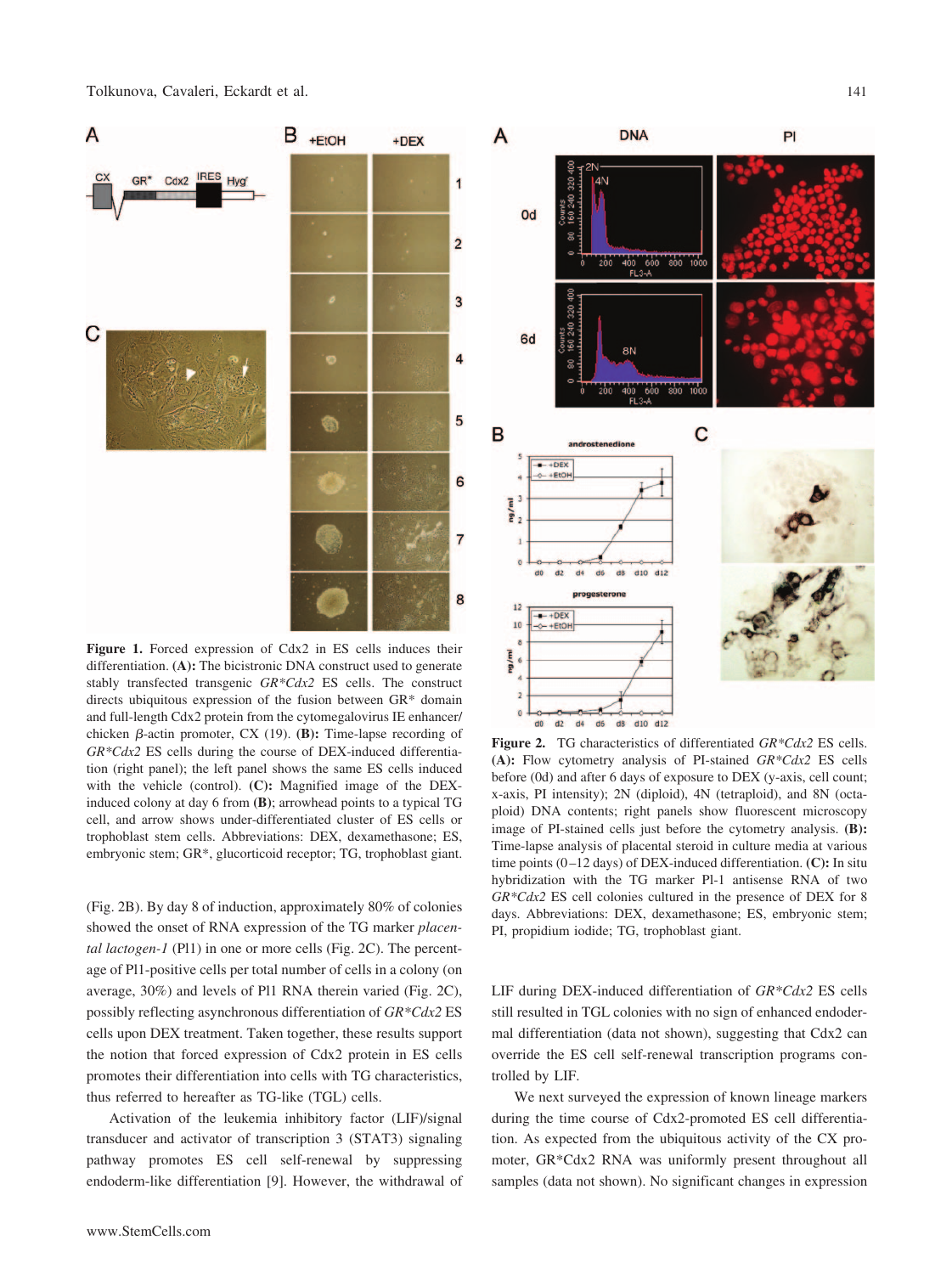

**Figure 3.** Lineage marker expression analysis during the course of DEX-induced differentiation of *GR\*Cdx2* ES cells. Reverse transcription–polymerase chain reaction analysis of short-term **(A)** and long-term cultures **(B)**. **(C):** Double immunolabeling with Cdx2 (green) and Oct4 antibodies (red) of vehicle-treated control (upper row) and 5d-DEX-induced (lower row) cells. Notice that the GR\*Cdx2 fusion protein remains cytoplasmic in the cluster of Oct4-positive cells (arrow). Abbreviations: DEX, dexamethasone; GR\*, glucorticoid receptor.

levels of most examined marker mRNAs were detected in controls, either DEX-treated wild-type ES cells or vehicletreated *GR\*Cdx2* ES cells (Figs. 3A, 3B; Fig. 4D, lanes 7–9, and data not shown). In contrast, DEX-induced transgenic ES cells displayed remarkable changes in marker gene expression. The pluripotency-associated RNAs Oct4, Sox2, Nanog, Fgf4, and Id1 were rapidly downregulated, as seen in short-term induced cultures (0–48 hours). Expression of these was maintained at low (Oct4) or undetectable (Utf1) levels, yet some genes (Fgf4, Sox2, Nanog) seemed to be slightly upregulated in long-term cultures. However, expression levels were consistently lower than those of noninduced control cells (Fig. 3B). The reason for this might reside in the resistance of a minority of *GR\*Cdx2* ES cells to DEX induction (Fig. 3C). Because these cells retain self-renewing capacity, in contrast to mitotically arrested TG



**Figure 4.** Similar morphology of embryo-derived  $TS_{6.5}$  (A) and  $GR*Cdx2$  TSL<sub>ES</sub> cell colonies (B) in the presence Fgf4, heparin, and MEF-CM as per established protocol (18); some TG cells are occasionally seen (arrows).  $(C)$ : TSL<sub>ES</sub> cell line showed differentiated into TGL<sub>ES</sub> cells upon the withdrawal of Fgf4 and MEF-CM. Comparison of lineage marker expression in  $TSL_{ES}$  and TS cells derived from 3.5-dpc blastocyst  $(TS_{3.5})$  and 6.5-dpc ExE  $(TS_{6.5})$ , using an established protocol (18). Corresponding TG cells differentiated from the TS cells after Fgf4 and MEF-CM withdrawal. Parental *GR\*Cdx2* ES cells and wild-type ES cells cultured with  $(ESwt+DEX)$  or without  $(ESwt)$  DEX stimulation are included as controls. Abbreviations: DEX, dexamethasone; ES, embryonic stem; ExE, extraembryonic ectoderm; GR\*, glucorticoid receptor; MEF-CM, mouse embryonic fibroblast–conditioned media; TG, trophoblast giant; TGL<sub>ES</sub>, ES-derived trophoblast giant-like; TS, trophoblast stem;  $TSL_{ES}$ , ES-derived trophoblast stem–like.

cells, their contribution in the total mRNA pool may gradually increase in long-term induced cultures.

Contrary to the pluripotent genes, the pan-trophoblast Hand1 and diploid trophoblast-specific markers Cdx2 (endogenous), Eomes, Fgfr2, and Bmp4 were upregulated, which was already apparent after 48 hours of DEX treatment (Fig. 3A). The induction of endogenous Cdx2 RNA could be due, at least in part, to the positive auto-regulatory loop previously described for this gene [16]. Notably, the expression levels of the diploid trophoblast markers started to decline at day 4–6 of induction, accompanied by an increase of expression of the TG-specific markers Pl1 and Tpbp (4311) (Fig. 3B and data not shown). This observation is consistent with the hypothesis that the DEXinduced transgenic ES cells progress through a diploid trophoblast state that is initially established but cannot be maintained.

Fgf4 and previously unknown substances secreted by mouse embryonic fibroblast (MEF) feeder cells, more recently identified as transforming growth factor- $\beta(TGF- $\beta$ )/activation [17], sup$ port the diploid proliferative state of TS cells, derived from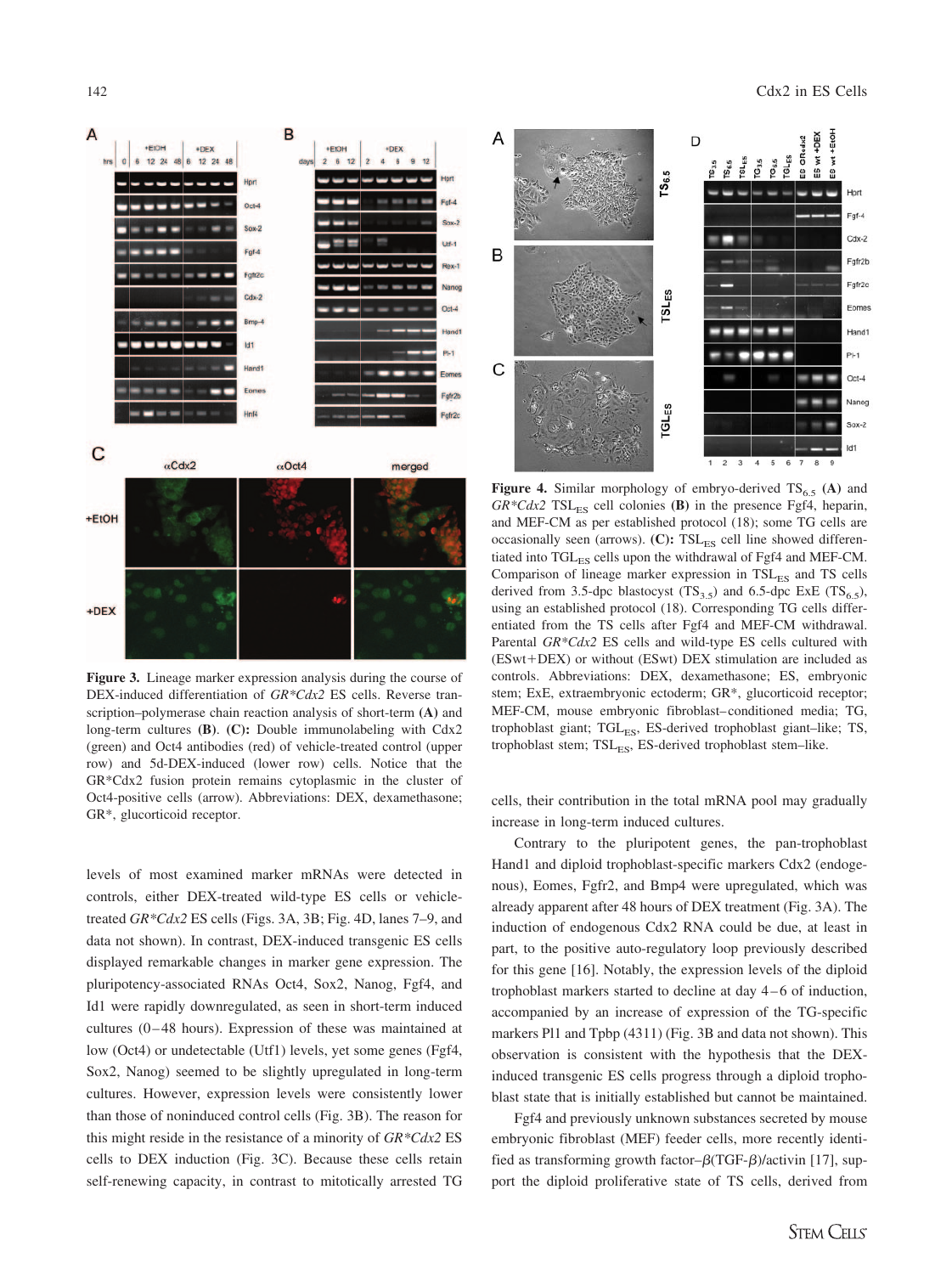either 3.5-dpc mouse blastocysts  $(TS_3, 5)$  or the extraembryonic ectoderm of 6.5-dpc egg cylinder embryos  $(TS_{6.5})$  [18]. Therefore, we hypothesized that the transient, presumably TS-like, state of the differentiating *GR\*Cdx2* cells could be maintained upon supply of the same factors. Therefore, the *GR\*Cdx2* ES cells were DEX-induced in the presence of Fgf4, heparin, and MEF-conditioned media (MEF-CM), resulting in nearly all colonies acquiring TS-like phenotype after 7 days, with TGL cells also frequently seen. These colonies were individually picked and expanded for 10 days in the presence of DEX. DEX was omitted afterward, and the cells were cultured for at least seven passages (4–7 days each) under TS-permissive culture conditions before being photographed (Fig. 4B). We reasoned that DEX inclusion during the derivation would help to keep the minor population of undifferentiated *GR\*Cdx2* ES cells (Fig. 3C) under continuous differentiation-promoting pressure. We also reasoned that without such a pressure, this subpopulation of cells would outgrow relatively slow-proliferating TS-like derivatives during further passaging. Of note, the TS media can support *GR\*Cdx2* or wild-type ES cell self-renewal without overt endodermal differentiation, owing to the LIF present in the MEF-CM. The derived, ES cell–free cell lines (Fig. 4B) are referred to hereafter as ES-derived TS-like, or  $TSL_{ES}$ , cells due to their unambiguous resemblance to the embryo-derived TS cells (Fig. 4A). As could be anticipated from their TS nature, the withdrawal of Fgf4 and/or MEF-CM resulted in differentiation of  $TSL_{ES}$  cells into ES-derived TG-like (TGL $_{ES}$ ) cells (Fig. 4C).

We next examined the expression profiles of characteristic marker mRNAs in wild-type and *GR\*Cdx2* ES cells, TSL/ TGL<sub>ES</sub> cells, and the embryo-derived TS/TG counterparts (Fig. 4D). *GR\*Cdx2* ES cells grown in the presence of vehicle (lane 7), wild-type ES cells induced or noninduced with DEX showed nearly identical expression levels of the pluripotency-associated RNAs, Fgf4, Oct4, Nanog, Sox2, and Id1, as well as low or undetectable levels of trophoblast-specific Cdx2 (endogenous), Fgfr2b/c, Eomes, Hand1, and Pl1 RNAs (lanes  $7-9$ ).  $TSL_{ES}$ cells exhibited an expression pattern that was most similar to that of  $TS_{3.5}$  cells, in respect to expression of the diploid trophoblast markers Cdx2 (endogenous), Fgfr2b, and Eomes, and pan-trophoblast Hand1, as well as to the absence of the pluripotency-associated markers (lanes 1–3). The TG-specific PlI RNA seems to be expressed at a higher level in TSL<sub>ES</sub> cells (lane 3) than in the embryo-derived counterparts, suggesting a higher incidence of spontaneous TG differentiation in the former cells.  $TS_{6.5}$  cells show weak but detectable expression of Oct4 RNA (lanes 2 and 5), which might reflect a contamination with epiblast-derived or unrelated Oct4-expressing cells. Lastly,  $TGL_{ES}$ , like  $TG_{3.5}$  and  $TG_{6.5}$  cells, showed downregulation of TS-specific markers (Cdx2, Fgfr2b), though upregulation of TG-specific PlI was not obvious. We concluded that the ES

www.StemCells.com

cell–derived and embryo-derived TS/TG cells share many gene expression characteristics.

#### **DISCUSSION**

In this report, we show that forced Cdx2 expression can trigger trophoblast differentiation of mouse ES cells. Whether Cdx2 might play the same instructive role in trophoblast specification during preimplantation development and the possible molecular mechanism of Cdx2 functioning are two points discussed below.

The pluripotency-associated RNAs Oct4, Nanog, Fgf4, and Sox2 are rapidly downregulated in ES cells after Cdx2 induction (Fig. 3). At least two of them, Oct4 and Nanog, are ectopically expressed in the TE of 4.5-dpc Cdx2 null blastocysts ([6] and unpublished data), implying that Cdx2 may represses both genes in vivo. A highly relevant question is whether Cdx2 acts in trophoblast specification through direct repression of *Nanog* and *Oct4*, the key factors necessary for the maintenance of ES-cell/ ICM identity, or via independent regulatory circuits. *Nanog* has been postulated to block PE differentiation of pluripotent embryonic cells [13, 14], and thus its repression by Cdx2 is unlikely to account for trophoblast differentiation. The same conclusion is likely to apply to Fgf4, Id1, and Sox2 transcriptional regulators. On the contrary, Oct4 loss by genetic means is sufficient to divert pluripotent ICM and ES cells toward a trophoblast fate [11, 15].

An apparent possibility is that Cdx2-mediated *Oct4* repression in our ES cell model triggers trophoblast differentiation. Therefore, one can anticipate that maintained Oct4 expression in DEX-induced *GR\*Cdx2* ES cells should neutralize the effect of Cdx2 and thereby rescue ES cell phenotype. Our preliminary tests suggest that this is indeed the case. We were able to derive DEX-resistant *GR\*Cdx2* ES cells by introducing into them a constitutively expressed *Oct4* transgene. Subsequent removal of this transgene restored DEX responsiveness, providing compelling evidence that Cdx2-mediated repression of *Oct4* alone is sufficient for trophoblast differentiation of *GR\*Cdx2* ES cells. Moreover, we have observed that Cdx2 is a potent repressor of *Oct4* gene in transient transfection assays and, besides, can be cross-linked to a regulatory region of *Oct4* locus (unpublished data).

There is, however, an observation that argues against a crucial role of Cdx2 in mediating *Oct4* repression in vivo. Oct4 mRNA and protein seem to be present rather uniformly in all cells of the morula, as well as in both ICM and nascent TE cells of the early blastocyst (3.5 dpc). Oct4 protein is visibly downregulated in TE only by the expanded blastocyst stage (4.5 dpc), coincident with the complete segregation of the TE. Cdx2 protein is detectable in the outer cells of the morula from approximately the 16-cell stage onward and, later, in TE ([6] and unpublished data). Therefore, it is coexpressed with Oct4 but